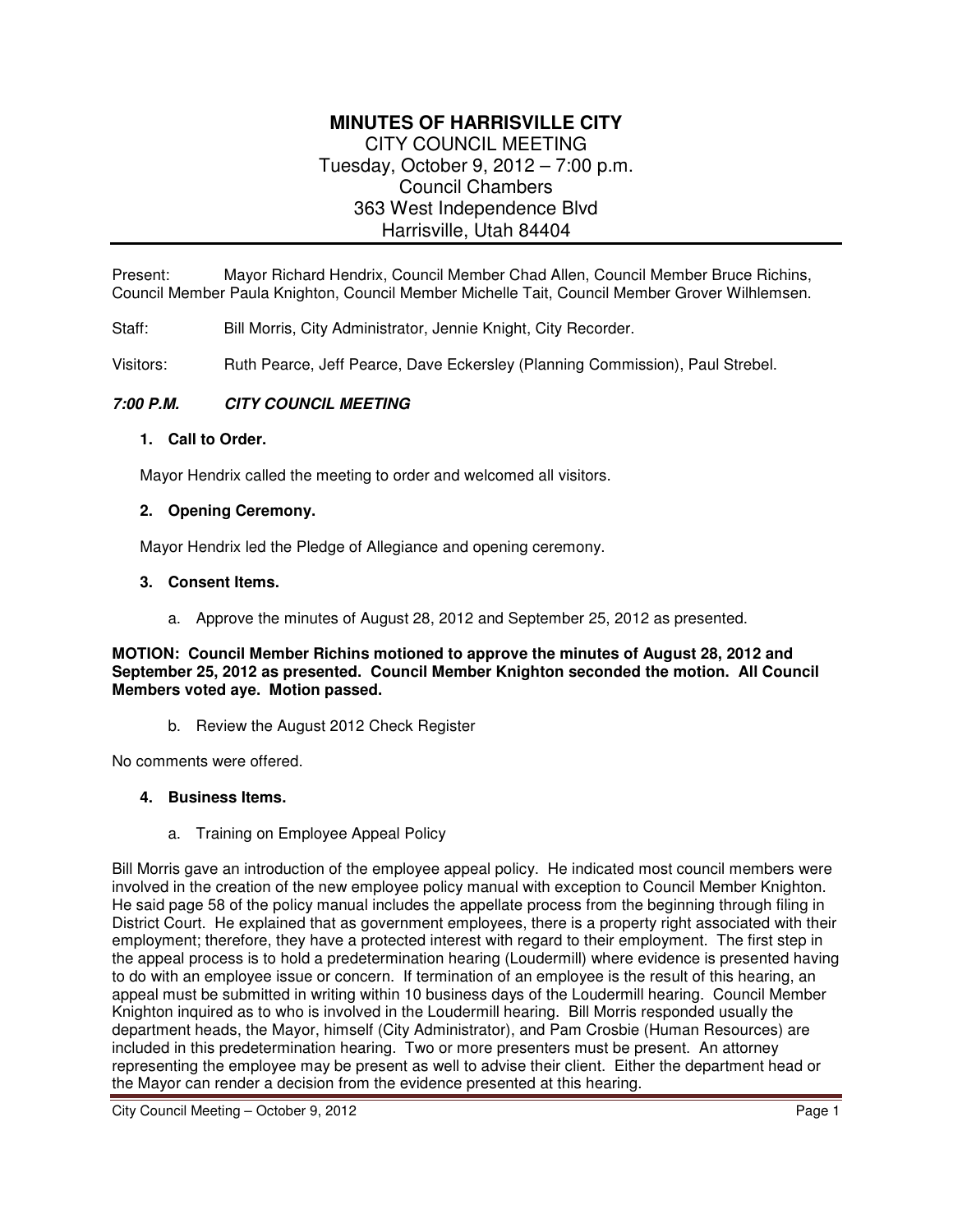All employees, with exception of Department Heads, City Administrator, and contracted employees, are considered classified employees. All classified employees are subject to the terms of a Loudermill hearing. A written appeal must be received by the City Recorder within a 10 day time period. If an appeal is received, the appeal board is notified.

The appeal board consists of three employees and two city council members. The three employees selected by employee secret ballot vote are Jennie Knight, Chris Rowley, and Jake Meibos. Three alternates are Keith Wheelwright, Dan Funk, and Jackie VanMeeteren. The two council members will be decided if an appeal is received by the City Recorder. An attorney representing the employee may give notice within 24 hours of the hearing date and time.

The appeal board examines all evidence at an appeal hearing. Harrisville City Attorney, Mike Junk, would be able to advise the appeal board. According to the policy manual, employees are not allowed to circumvent their department head and go directly to Bill Morris or Mayor Hendrix. If there are sanctions imposed, they are fairly applied. Votes cast by the appeal board will be by secret ballot. Council Member Knighton asked if there are minutes or records kept on file. Bill Morris said there could be reference to other cases if necessary, including personnel files and the institutional memory of current employees. The appeal board decision is by secret ballot and must be recorded within 15 days, but the decision can be extended up to 60 days.

If the appeal board upholds the decision rendered in the Loudermill hearing, the City Council may be used as the next step in the appeal process. Bill Morris made sure council members are aware of this to avoid any conflict of interest with regard to information received prior to the appeal process being in place. If the decision of the appeal board is to be further appealed to the city council, the employee must give written notice within 10 days of the decision rendered by the appeal board. If the decision is upheld by the city council and further appeal is needed, the case will be filed with District Court.

b. Heritage Days Expenses

Council was provided with a spreadsheet showing all Heritage Days revenues and expenditures. Mayor Hendrix informed council the fireworks will only be increased by \$200.00 next year for the same show. Council Member Allen explained the "other" category includes a lot of miscellaneous items, including the cake and ice cream, staff shirts, etc. Council Member Wilhelmsen inquired what the projected amount will be for next year's Heritage Days celebration. Council Member Allen said a \$10,000 budget is in place for next year. Council Member Wilhelmsen asked if council wanted to reinstate some of the missing activities from previous years. Mayor and Council decided it would take some creative planning if they include other activities. They discussed how the entertainment activities may change from year to year. Council Member Richins suggested having future discussion to determine various ways to include more activities. Council Member Tait pointed out it takes a vast amount of volunteers to run the activities. She said there were about 100 volunteers this year. That will need to expand if they include more activities. Council Member Knighton suggested investing in a first aid kit to have available for next year's celebration. Council Member Tait suggested continuing this same program next year.

## **5. Public Comments.**

Dave Eckersley, 2477 N. Colonial Drive, inquired about the possibility of repaving 2550 North. He said he understood ownership of this road belongs to Pleasant View. Although the responsibility does belong to Pleasant View, Mayor Hendrix reported that he recently received notice that the road is scheduled to be repaved this fall.

# **6. Mayor/Council Follow-Up.**

Council Member Wilhelmsen received a letter from the Department of Transportation regarding the excess funds reallocated to the general fund after completion of the Safe Routes to School Program. He